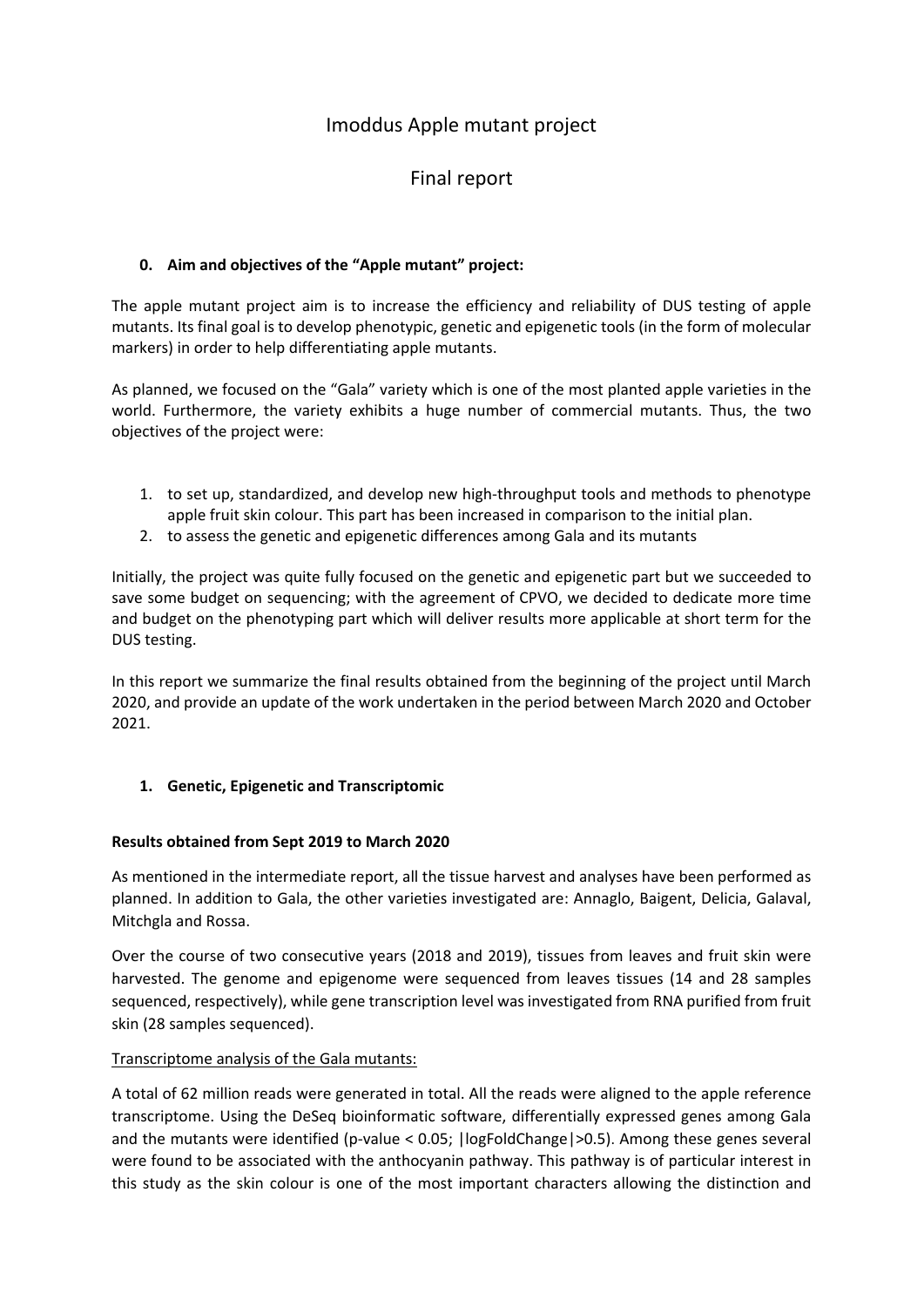identification of particular mutants. Among the differentially expressed genes we identified **MD17G1272100**, which encodes a glutathione transferase and belongs to the phi class of GSTs (naming convention according to Wagner et al., 2002).



Venn diagram representing the number of differentially expressed genes identified is each comparison.

# Whole genome sequencing of the Gala mutants:

A total of 120 million reads (150bp PE) were obtained for the 14 samples (2 repetitions per variety). The alignment of the reads permitted the identification of a large number of genetic modifications in the form of Single Nucleotide Polymorphism (SNP). The identification of this rather unexpected large set of SNPs did not allow us to associate the genetic and transcriptomic dataset. However, these SNPs will provide a great resource for the development of particular genetic markers allowing the differentiation among Gala mutants.

# Whole Epigenome sequencing of the Gala mutants:

The methylome (=epigenome) sequencing was performed over two years on two trees, yielding a total of over 460 million reads (150bp PE). A primary analysis of this dataset was performed using an inhouse bioinformatic pipeline allowing the identification of Differentially Methylated Regions (DMRs). However, this analysis was not completely satisfactory: the analysis permitted the identification of Differentially Methylated Regions (DMRs) in the genomes of each variety. As such DMRs could be compared among the Gala and its mutant genomes. However, DMRs are composed of a series of Differentially Methylated Cytosines (DMCs), and the bioinformatic tools used in this first approach did not allow us to ascertain whether the DMCs were identical with the DMRs. Therefore, further development was needed to better analyze this data set and estimate the actual epigenetic differences among the varieties.

# **Results obtained from March 2020 to October 2021**

The 18 months covered by the period was devoted to the analysis of the methylome sequencing data generated from Gala and the mutants. This work was mostly performed by bioinformatician (IE ‐ Skander Hatira) hired by the project (cf Milestones M24‐M30).

During this period, several tools and platforms were tested and compared. Following this initial step, a bioinformatic tool was selected and implemented in a pipeline (BISEPS) in order to analyze remotely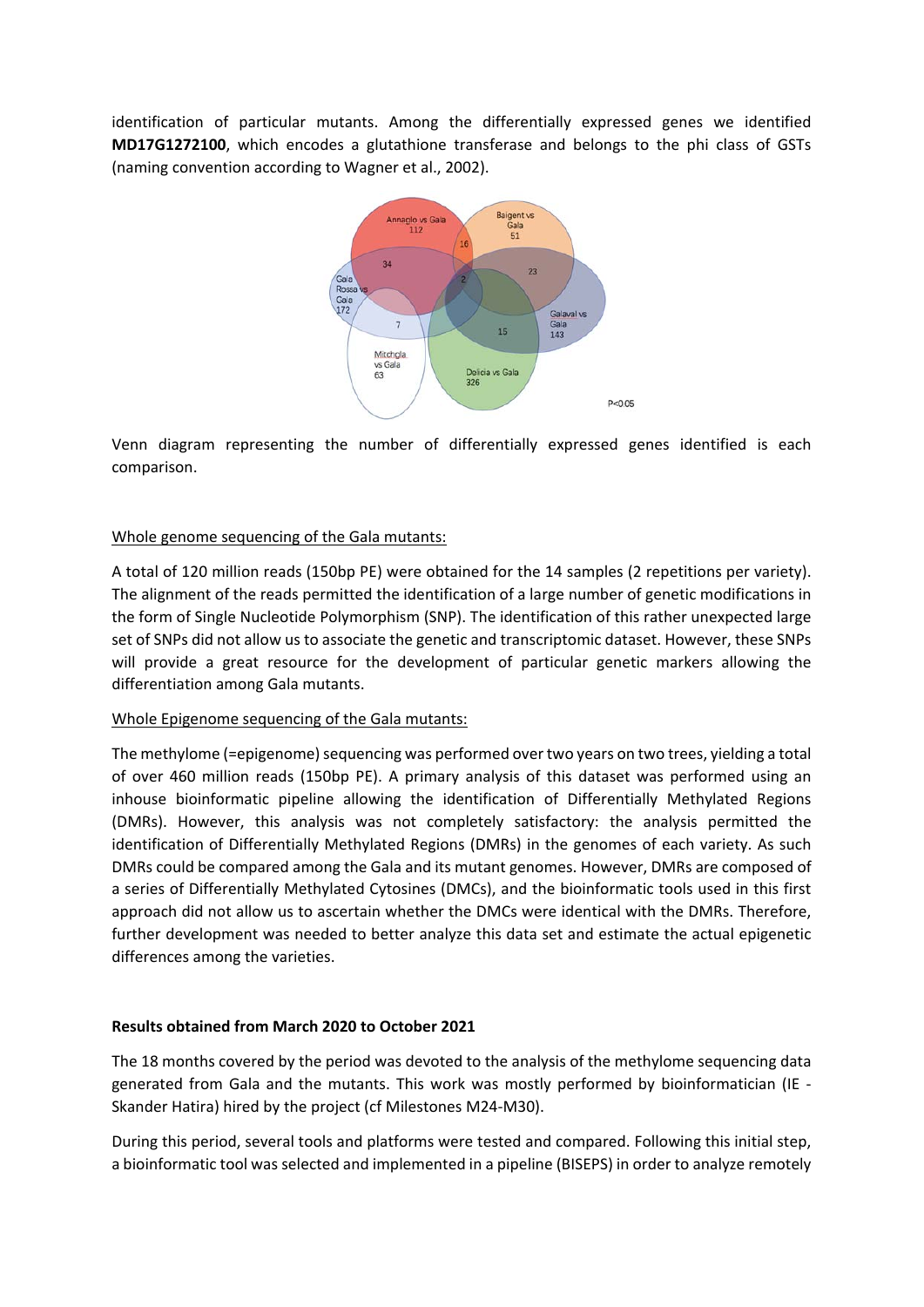this RAM‐consuming analysis of a public cluster. Much of the period was devoted to the development of this pipeline as well as to the programming of an intuitive and user-friendly interface allowing biologists to set up and test various parameters allowing (cf Milestones M30‐M36).



Screenshot from the BISEPS pipeline representing the selection of datasets to be compared during the analysis (control and treatment)

Several approaches were tested to analyze such big data set. As expected from the initial analysis carried in 2020, the analysis of DMRs did not appear to be the most suited for this analysis. Thus, we decided to perform an analysis allowing the characterization of individual differentially methylated cytosines (DMCs). While this analysis generated much more data to exploit, we believe that it is more appropriate for the analysis we wish to perform as it allows the comparison of epigenetic marks located on cytosines located at identical coordinates in the genome. Altogether, this analysis allowed the identification of a total of just over 77,500 differentially methylated cytosine among Gala and the mutants. A database regrouping the various epigenetic data is implemented as an output of the bioinformatic pipeline, allowing an efficient visualization of the epigenetic results. This database, in the form of a genome browser, answers partly to one of the milestones (cf M30‐M36), since SNP and Differentially Expressed Genes generated from the genetic and transcriptomic analyses still need to be incorporated.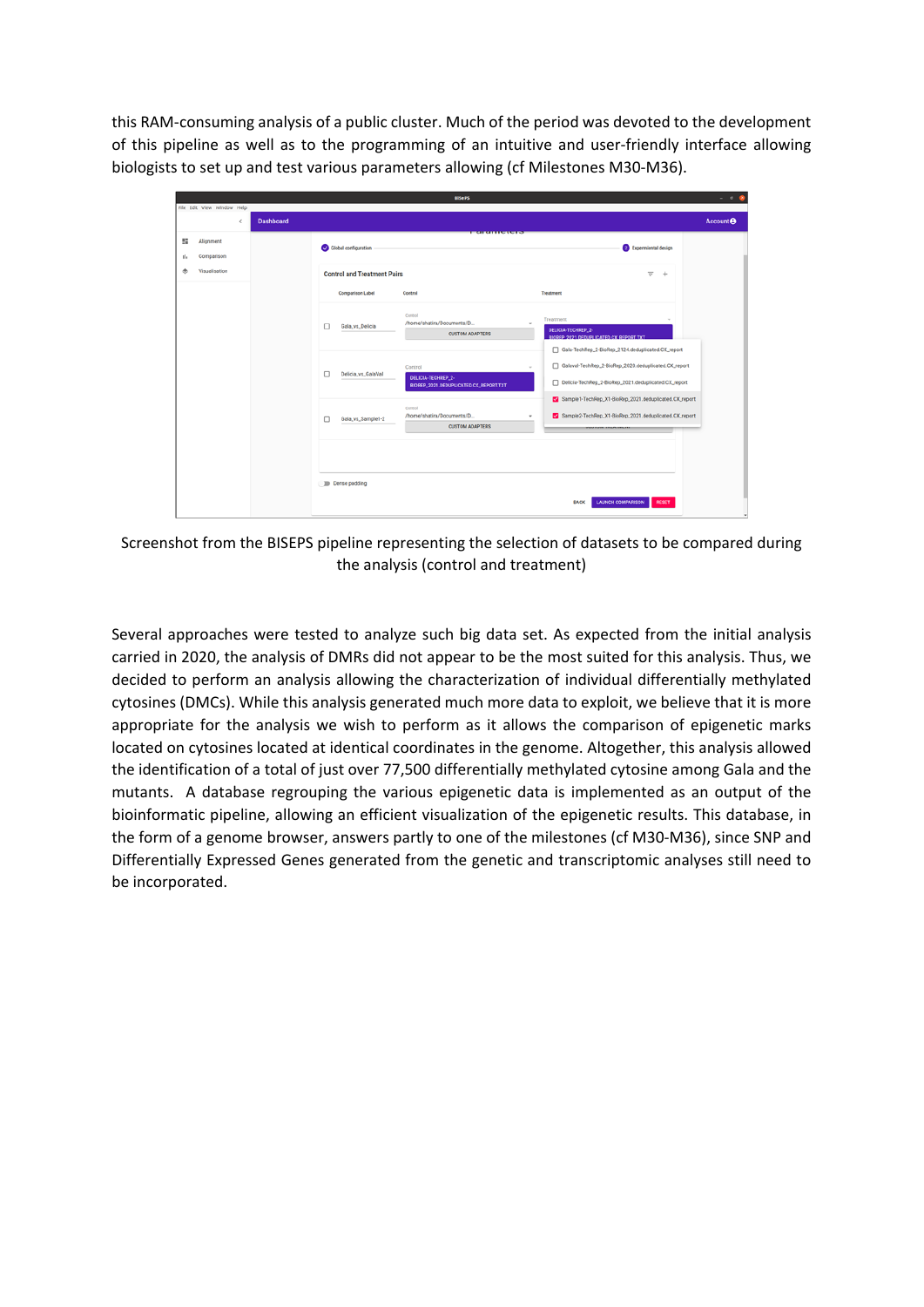

Screenshot from the genome browser database set up as an automatic output of the BISEPS pipeline.

Among the DMCs, sets of stable epigenetic marks (identified over 2 years and on two biological replicates) were identified. An example of the selected DMCs is shown in the table below. The analysis showed that these DMCs are stable over at least two years and over two independent trees in the environmental conditions of the INRAE orchard of Angers.

selected and could be further exploited for Gala mutants identification in Angers.

|                | DMC1 | DMC <sub>2</sub> | DMC3 | DMC4 | DMC5 | DMC <sub>6</sub> | DMC7 | DMC8 |   | DMC9 DMC10 | unique barcode |
|----------------|------|------------------|------|------|------|------------------|------|------|---|------------|----------------|
| Annaglo        |      | 0                |      | 0    |      | 0                | Ω    | 0    | O |            | 101010000-     |
| <b>Baigent</b> | 0    |                  |      | 0    |      |                  | 0    |      |   | 0          | 0110110--0     |
| <b>Delicia</b> | 0    |                  | 0    |      |      |                  |      | 0    |   | 0          | 101110010      |
| Galaval        |      |                  |      | 0    |      | 0                |      |      |   | 0          | 0010-0-100     |
| Mitchgla       | 0    |                  |      |      |      |                  |      | 0    | O |            | 00--10000-     |
| Rossa          | 0    |                  |      | 0    | 0    |                  |      | 0    |   |            | 01100-10-1     |



Example of stable DMCs identified among Gala and the mutants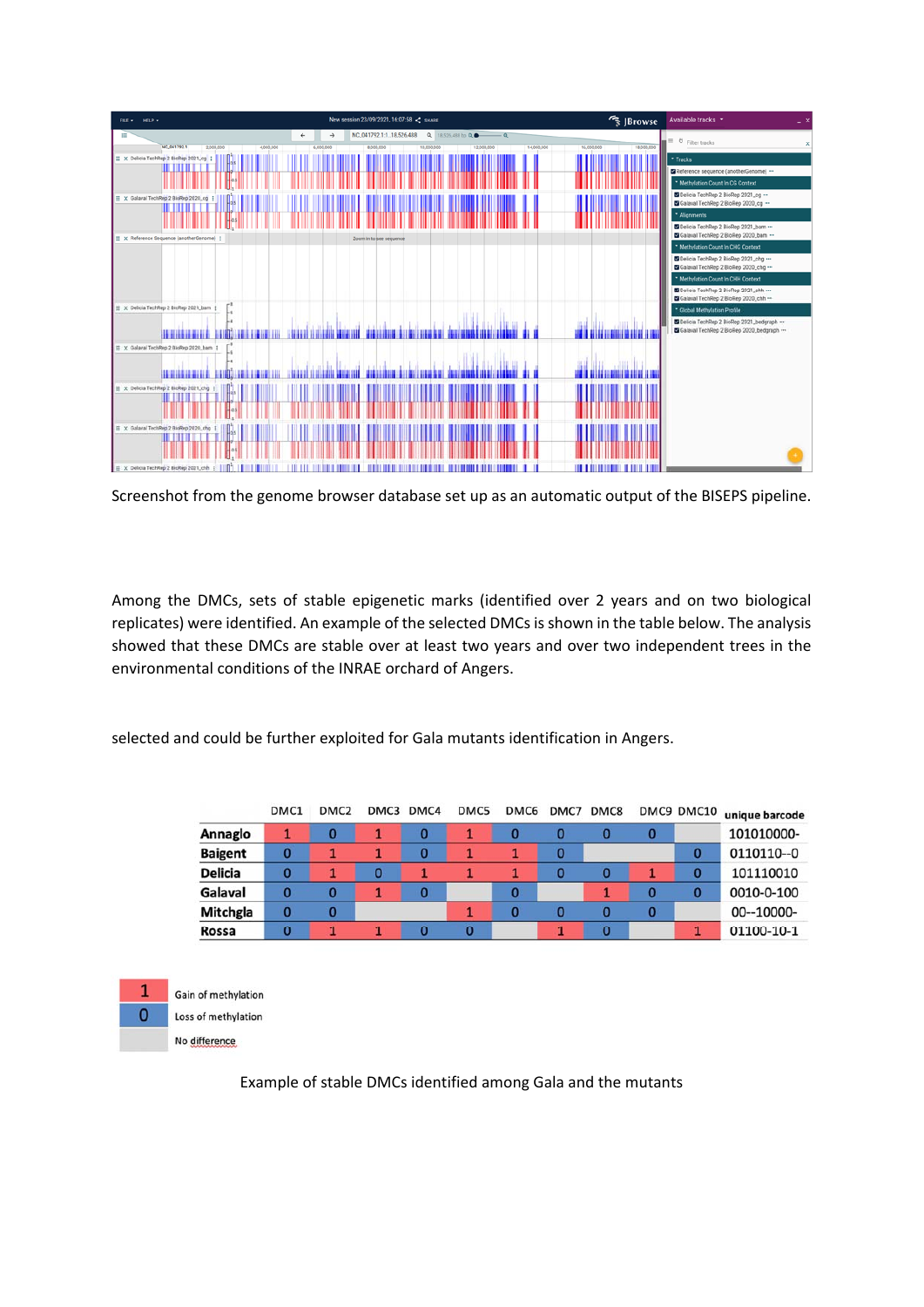### **Perspectives**

The stable DMCs identified in this analysis could be further developed in the future into molecular markers and tested over additional trees and years to validate their stability. Several of the most promising of these markers could then be used for variety identification resulting in the determination of unique barcodes derived from the molecular marker analysis, as exemplified in the above table. The setup of such a set of robust epigenetic markers will have a concrete impact on the process of variety identification. Furthermore, this set of markers could facilitate the distinction of new Gala variants from the existing ones. Finally, this approach could be expanded to other varieties.

Beyond the identification of a set of stable epigenetic marks, further statistical analysis is still required to fully exploit the generated data sets. We are currently collaborating with statisticians and bioinformaticians to perform this task. This ultimate approach will also allow us to integrate the transcriptomic and genetic data in order to complete the database/browser or encompassing all the information generated in this project.

# **2. Image processing to distinguish colored mutants**

### 2.1 Materials and methods

2.1.1 Images Acquisition

The acquisition of the images of the different varieties of apples was carried out with the help of a conveyer machine allowing to move the fruits in translation while carrying out a rotation (see Fig. 1). A camera located at the top of the conveyor belt of the machine with a perpendicular viewing direction, took pictures of the apples in rotation, which allowed us to have multiple images providing almost an entire coverage of each apple. Approximately 9 to 10 views of the same apple were captured thanks to this rotation-translation process. These multiple views are important since apple may have several major colors on their skins. With the standard visual approach experts have to manually rotate the apples to have a full perception of the variation of color on a single apple. Here the machine presented in Fig. 1 can acquire a set of 30 apples in a couple of minutes. Images were acquired in burst mode with a Canon camera (10.1 megapixels resolution) controlled by a simple Raspberry-pi minicomputer. Apples were segmented automatically from background as visible in Fig. 1 and assembled in multiple view images of 30 apples as shown in Figs. 2 and 3. This machine, developed for this study, is much simpler and lower cost (approximately 10 keuros versus 100 keuros for classical apple sorting machines) than any commercial systems since it does not need to incorporate any sorting mechanism. Also, by contrast with most commercial system, access to raw image format, i.e. uncompressed format, is possible.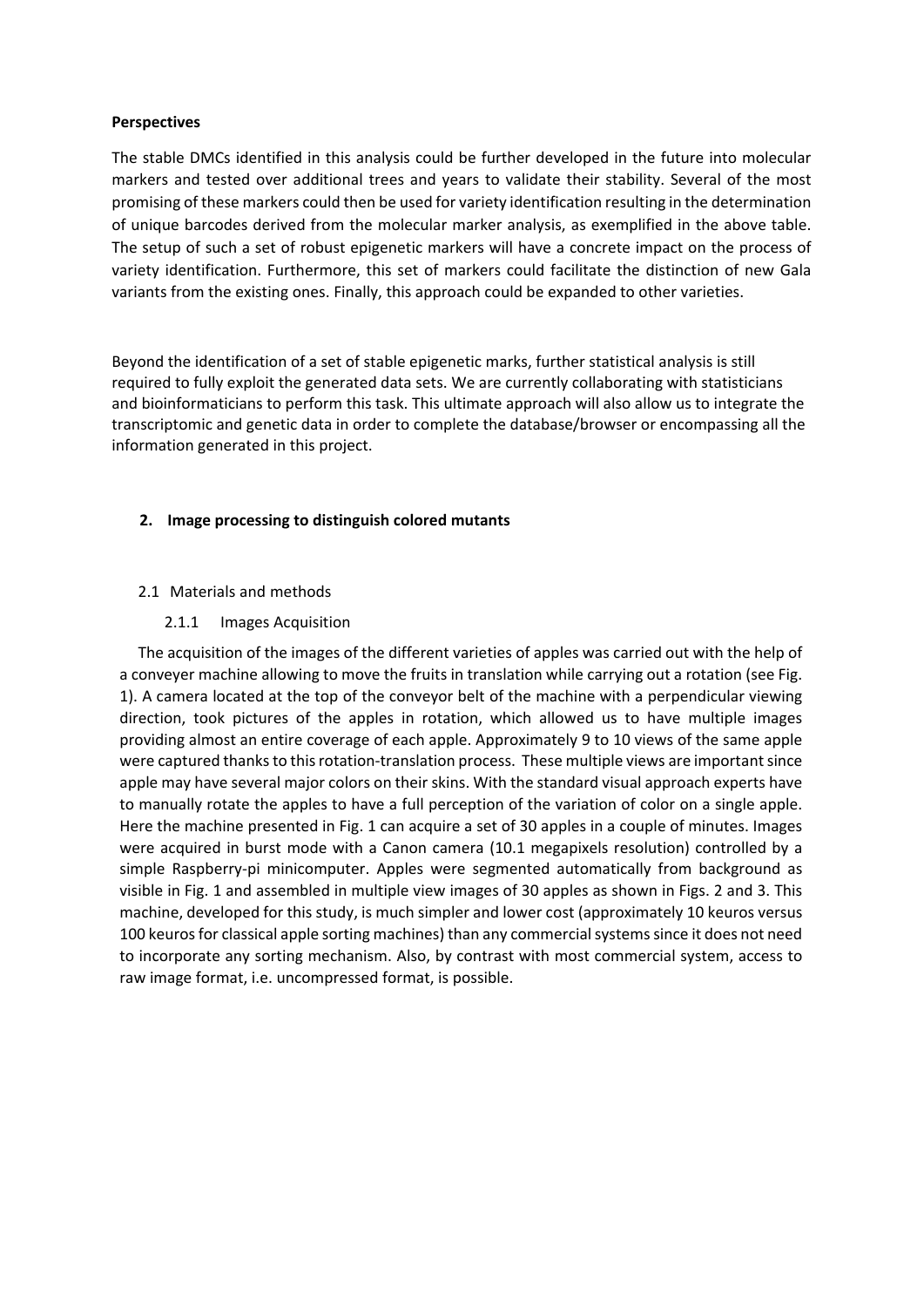



Figure 1. Acquisition system. Upper panel: Machine equipped with a conveyor belt, used for the acquisition of images of apples with a high surface coverage. Lower panel: view of the acquired images of apples after segmentation from the background.

# 2.1.2 Datasets

Currently, when experts of EO are performing distinctness, they observe directly with their own eyes boxes of 30 apples of each tested variety and reference varieties manually positioned in a same room and they decide form a pure subjective perception if these sets are distinct or not from one another. An objective of this work is to produce a step toward an automation of such examination through the use of computer vision applied on images such as Figs. 2 and 3 which are automatically produced after acquisition on the system of Fig. 1. Two datasets were produced for this study to test the proposed machine vision approach for distinctness evaluation.

Non‐Gala Mutant varieties

We first created a dataset of images of apples with highly distinct color distributions. The dataset is composed of 1293 images of apples belonging to 8 varieties (see Fig. 2) which we refer to as non‐ Gala Mutants. These varieties correspond to varieties identified as distinct from each other by the official examining offices. These varieties are not named, they simply have a reference number to identify them.

Gala mutants

As a complement to the first dataset, we built a second dataset containing 4040 images of apples belonging to 9 different mutants of the variety Gala. These mutants are similar to each others in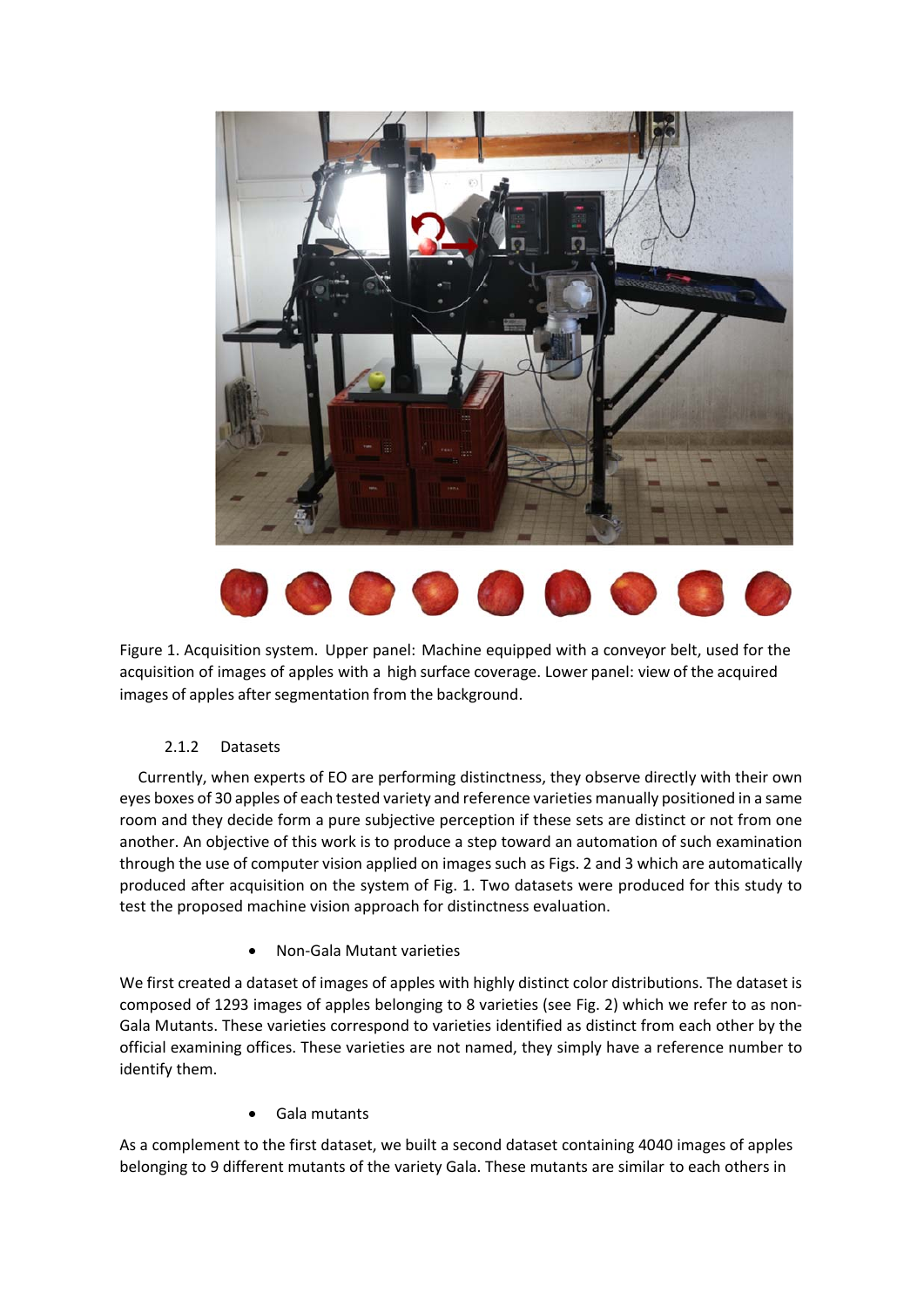terms of color content as shown in Fig. 3. These mutants are also considered as distinct from each other by experts of EO but they somehow reach the limit of what they consider as distinct.



Figure 2. Images representing the 8 non‐mutant Gala varieties.

# 2.1.3 3D RGB Histograms

With our objective being to differentiate apples mainly based on the color distribution, we extracted features from the RGB histogram of the images represented in 3 dimensions (one axis by component color). We calculated the RGB histogram of each image, and to obtain the RGB histogram of a variety, we simply calculated the sum of the RGB histograms of the images belonging to the variety. We can see the corresponding summed histogram of each of the non-Gala mutants in Fig. 4 and of the Gala mutants (except X8594) in Fig. 5. It is interesting to see that despite the loss of spatial localiation in RGB histograms a contrast between colors is clearly visible in this representation with the non‐Gala mutants in Fig. 4. However, the contrast is much more difficult to perceive with RGB histograms in the case of the Gala mutants which represents a clearly challenging classification task.



Figure 3. Images showing a subset of each Gala Mutant.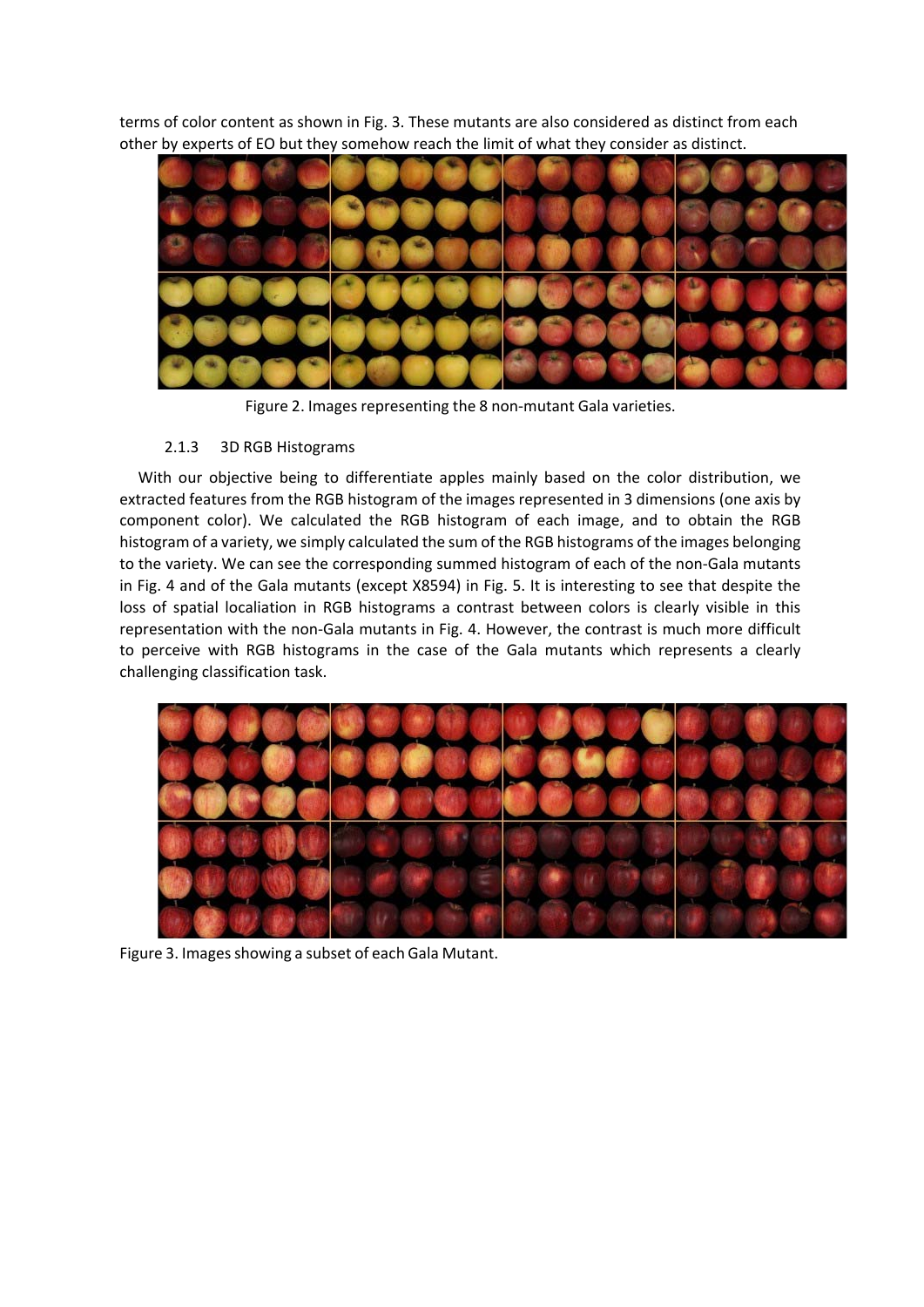

Figure 4. Images representing histograms of non-mutant Gala varieties. From left to right, by row: variety30, variety37, variety40, variety41, variety42, variety44, variety46 and variety47.



Figure 5. Images representing histograms of mutant Gala varieties. From left to right, by row: X4111, X4410, X4712, X6716, X7440, X7812, X8125, X9214.

# 2.1.4 Color features

Once the histogram of each image and each variety is built, we extract features allowing to characterize several aspects of the histograms. Same features were used for both datasets. We present the features used for this study in the rest of this section.

Average and variance of colors: The first two descriptors are the mean and the variance of the colors. It seems quite intuitive to use them since they give us respectively the average color of the variety of apples and the contrast of yellow and red regions are captured via the variance. These two values are easily calculated.

Fractional Anisotropy: Fractional anisotropy is a number in the interval [0*,* 1] which reflects the degree of anisotropy of the shape of the point cloud formed by the 3-dimensional histogram. This scalar gives a measure of the stretch of the point cloud in various directions. If its value is 1, it means that the points would all be distributed along a perfectly linear axis. If its value is zero, it means that the points are distributed homogeneously in all directions. Thus, a sphere has a zero fractional anisotropy, an ellipse has a fractional anisotropy between 0 and 1 and a straight line has a fractional anisotropy equal to 1. After obtaining the eigenvalues *λ*1*, λ*2 and *λ*3 of the PCA (Principle Components Analysis) on the 3‐dimensional histogram of an image, we can easily calculate the fractional anisotropy, denoted as *FA.*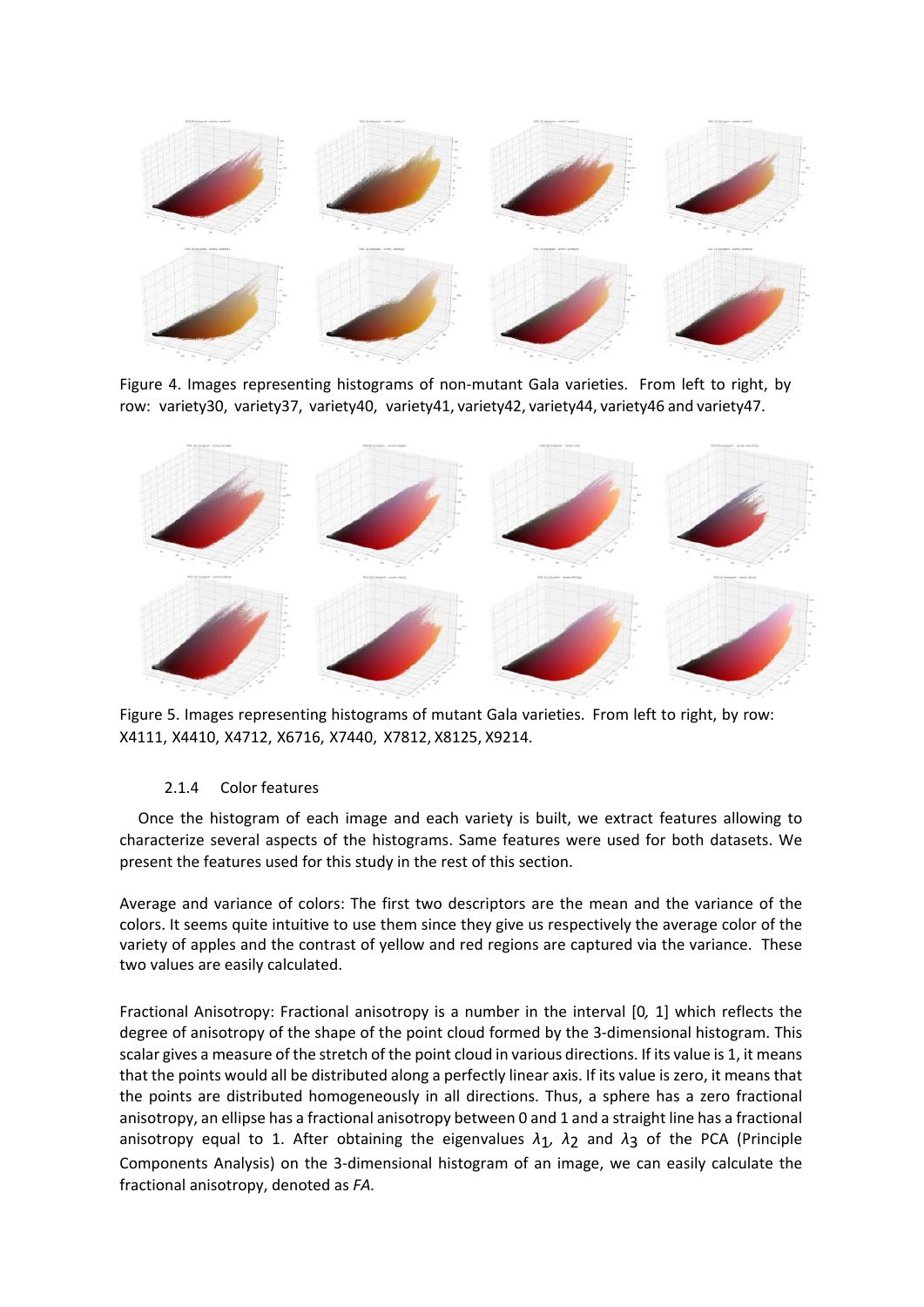Fractal box counting dimension: The fractal box counting method [2] subdividing the 3D color cube [0*,* 255]3 into '*box*' of the edge length *r* counts the number of boxes *N* (*r*) necessary to cover each color cell occupied by the point cloud making up the 3D histogram. This number of boxes *N* (*r*) has been found to follow a law of the form *r* <sup>−</sup>*D* where *D* is the fractal dimension of the histogram [6, 7]. This number ranging between 2 and 3 for natural images provides a description of the structure and density of the point cloud. A smaller value of fractal dimension indicates that although the

Mutual entropy: Mutual entropy [8] allows us to compute the information common to 2 histograms. We include this mutual entropy as the measure of the color similarity between an image and the target variety.

histogram is distributed throughout the color space, there remain empty regions.

Cost of optimal transport: As last feature we propose to include optimal transport [21] which provides a way of transporting a set of points to another set in the least expensive way possible. In our case minimizing the total distance between the two sets of points fits with the capability of optimal transport. Since we work on 3‐dimensional histograms of our images, we can measure the cost in terms of the distance between the histogram of an image and the average histogram of a target variety. If we assume we have *k* varieties (here *k* = 8 or 9 depending on the dataset used), we get *k* values representing the cost of moving our image to the *k* varieties. These *k* values are treated as color features each representing a measure of the probability of the image to belong to the corresponding variety. In practice, we calculated this cost using the python package named POT (Python Optimal Transport, https://pythonot.github.io/). The cost is computed using the method based on earth mover's distance, from 3D histograms. This algorithm has 2 advantages : histograms do not need to be normalized and they do not need to be of the same size [3].

All in all the feature space is composed of features of various dimensions. The optimal transport feature is a vector for which each component is the value of the norm of the cost between two varieties. Therefore if the dataset is composed of *k* varieties, the optimal transport is a vector with *k* components. The other features can be scalars as fractal dimension or fractional anisotropy, 3 components vectors as RGB means and RGB variance, or a vector of the same dimension as the optimal transport for mutual entropy.

# 2.1.5 Classification setups

In this part, we detail the machine learning classification setups tested to assess distinctness with both apple datasets presented in the previous section.

Multi‐class classification A first setup is simply to perform a multi‐class classification between the varieties allowing to assess if the varieties are distinguishable between them. This is a "one versus one" approach where the tested variety is tested against all the existing ones individually. For this, we simply separated an initial dataset of images to create 2 sub-datasets: a test sub-dataset containing of the images, and a training sub-dataset containing the rest. These 2 sub-sets were used respectively to train the supervised classifiers and to test their efficiency to distinguish the different varieties. For this classification, two sets of features were used, a set containing all features and the other set containing only the most relevant features among all the tested features.

The second classification setup was used to test if our model was able to differentiate the two apple datasets. This is a "one versus all" approach where the one tested corresponds to the variety compared with all the existing registered varieties at once. We gathered the 2 datasets presented previously, thus constituting a dataset of 5333 images, with 4040 images of Gala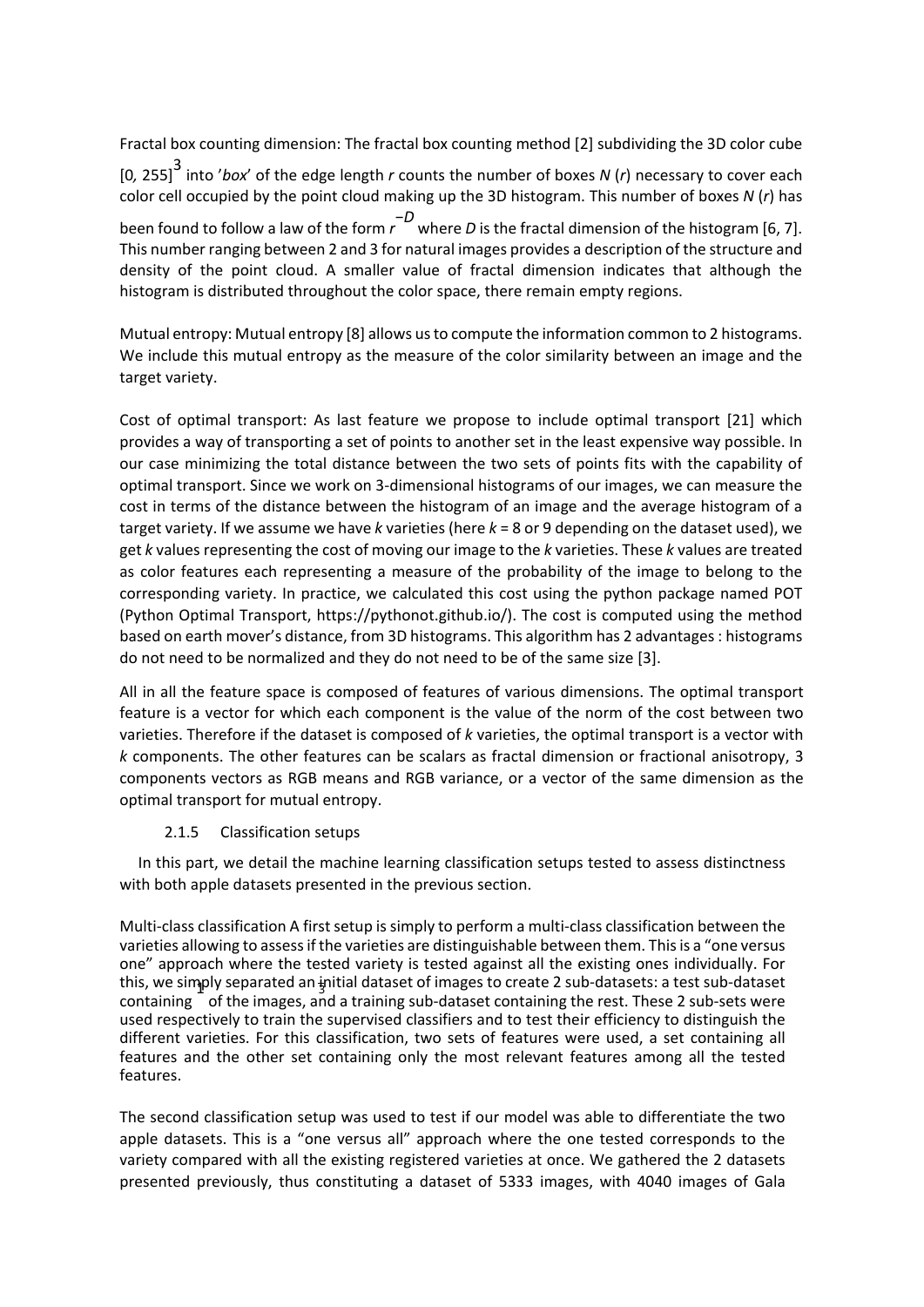mutants and 1293 non Gala mutants which are our 2 classes. We separated the dataset into test and training sub‐sets with a 50‐50 ratio. To mimic the procedure experts currently follows for apple variety testing, the algorithm made an individual prediction on each apples and a majority voting over subsets of 30 apples.

#### 2.2 Classification results

#### 2.2.1 Multi class classification between Gala mutant varieties

We first performed the multi-class classification between Gala mutant apples only, in order to verify that it was indeed possible to distinguish these 9 registered varieties between them. We first separated the data into test and training sets with a ratio of for the training set, then we used 3 different supervised classifiers: Support vector machine (SVM), Random Forest and Linear Discriminant Analysis (LDA).

The classification results show that the Gala mutant varieties are distinguishable in terms of color. These results are of the same order of magnitude for the three tested classifiers. However, SVM gives an F1‐score over 97%, and perform slightly better than others.

A forward analysis, testing the performance of each individual type of features, identified that the best features for the classification happened to those from optimal transport. These features alone do not allow us to obtain a fully satisfactory classification, however they are relatively efficient since they yield a classification accuracy of about 50%. Since our dataset has 9 distinct classes, a random classification of the data would give 11%. accuracy. The relative superiority of optimal transport toward the other features can be explained since all histograms share the same elongated shape centered on red‐yellow barycenter.

#### 2.2.2 Multi class classification between non Gala mutant varieties

In a second step, we performed the same classification method as in the previous section, this time using the dataset composed of the non‐Gala mutant varieties.

For this dataset, the results are also very satisfactory, with F1-scores close to 90%. Once again, the SVM with polynomial kernel gives the best results with a precision score of 93.76%. For the Non-Gala mutants, these results show that the varieties composing this dataset are clearly distinguishable as also confirmed by the experts from EO since these are registered as official varieties. The precision score is logically found a bit lower than for the non‐Gala mutant datasets since the contrast in color between varieties is lower.

Again we performed a forward analysis which established optimal transport as providing the most significant features. The classification only based on these optimal transport features reached their best results with SVM with polynomial kernel of degree 3, which gives a precision score of 71.25%. Globally the result observed with the well contrasted dataset non‐Gala mutant are robustly conserved when the method is transposed to less contrasted apples such a the one of the Gala mutants. This demonstrates the high potential of a machine learning framework equipped with color features for variety testing.

#### 2.2.3 Binary classification with the 2 collected datasets

Once we observed that both datasets were well distinguishable, we focus on the most difficult dataset and explore the potential of our framework to determine whether a set of test images corresponds to a certain Gala mutant or not. To mimic the way experts perform their scoring, we decided to focus not only on individual classification of apples but also on a group classification from the same variety. To do so, we selected images from the test data and by a random draw without replacement of apples of the same variety, to create subsets of 30 apples. This number exactly corresponds to the size of the group of apples chosen by the experts when they observe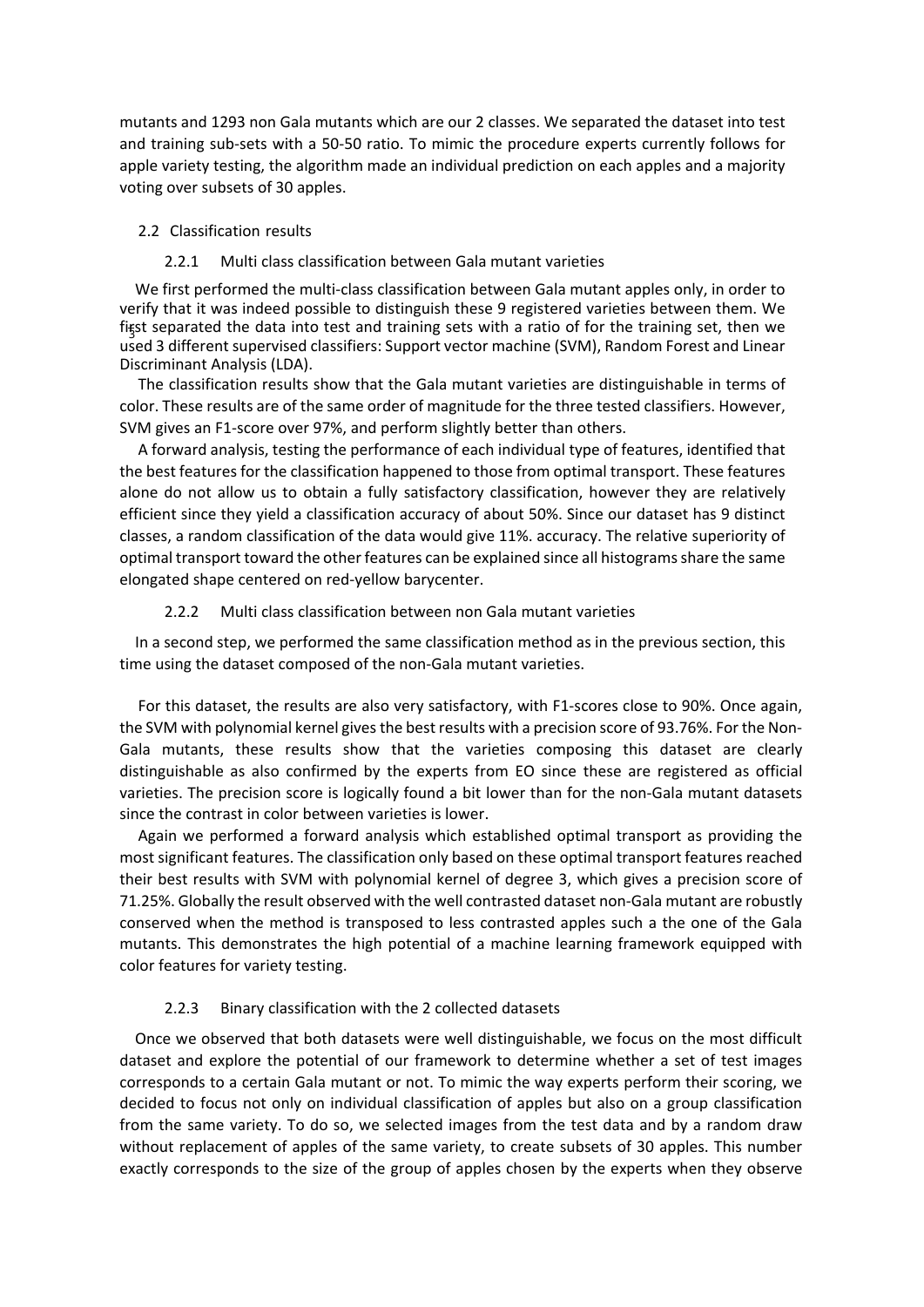groups of apple for distinctness. Once our model is trained on classification of individual apple images, we tested its efficiency on the subsets through majority voting.

We get 100% F1‐score with all classifiers when all features are employed. Consistent with the results of the previous section optimal transport again appeared as the most important features in a forward analysis. With optimal transport only, Random Forest gives the best results in individual classification with a precision of 88.13% and an F‐score of 75.67%.

#### 2.3 Conclusion and perspectives on phenotyping

In this work, we have considered, for the first time to the best of our knowledge, a variety testing problem with a machine learning approach. We have introduced on a use‐case dedicated to apples a supervised learning scheme to identify if a new candidate for variety registration could be considered as distinct or not from an existing set of varieties. Two datasets corresponding to highly contrasted varieties and varieties contrasted at the limit of what would be considered as distinct have been tested. Distinctness was found in perfect accordance with the human expert. This demonstrates the possibility to introduce more objective and higher‐throughput approaches in the domain of variety testing. We found that among the tested features optimal transport was producing the most adapted features, i.e. which contributed the most in the correct decision making. It is specially important to notice that all these results were obtained based on color histogram, i.e. with a total loss of spatial information.

This first step opens various ways of further investigations. A limit of the result presented so far stands in the absence of negative data, i.e. non registered varieties in our dataset. Access and diffusion of such historical data is complex from a legal point of view when dealing with EO. A workaround approach could consist in simulating fake non registered varieties from an existing dataset. This requires to enlarge the datasets used in this article and we are currently investigating this direction. On the machine learning side, several alternatives could be considered. We selected classical shallow learning algorithms (SVM, random forest and LDA). We produced binary decisions in accordance with the essence of distinctness which is a binary trait. All the tested algorithms could also provide probabilities and confidence intervals which would provide more insights. Such output, although not currently in practice in variety testing would nonetheless be very useful specially to provide arguments to the breeders when new variety candidates are rejected by EO. The set of hand crafted features could be extended to additional color features mentioned in the related work section. Also, all the analysis were performed in the native RGB color space and other color spaces more suitable to fit with the human perception could also be tested with the approach introduced in this paper. Alternatively deep learning approaches could be considered. An obvious match would be with generative adversarial networks (GAN) where the discriminator network could serve to decide if a variety is distinct from another after the GAN would have been trained to reproduce images of already registered varieties.

Varieties are registered based on a large set of parameters. Here, we considered only color, but it would be interesting to extend the scheme to incorporate more parameters. On apple it could be color texture (stripes on apple skin) as well as shape, other DUS traits or resistance to pests and diseases. With such extended features, the apple variety would be represented as point clouds similarly to what was found here for color histogram. In this sense, the illustration provided in this report on color would actually be extendable without any effort to any kind of characteristics to be tested for automation in variety testing. The proposed approach specially with optimal transport can be adapted to higher dimensional feature spaces and thus offers a generic framework to extend the quest for automation in variety testing.